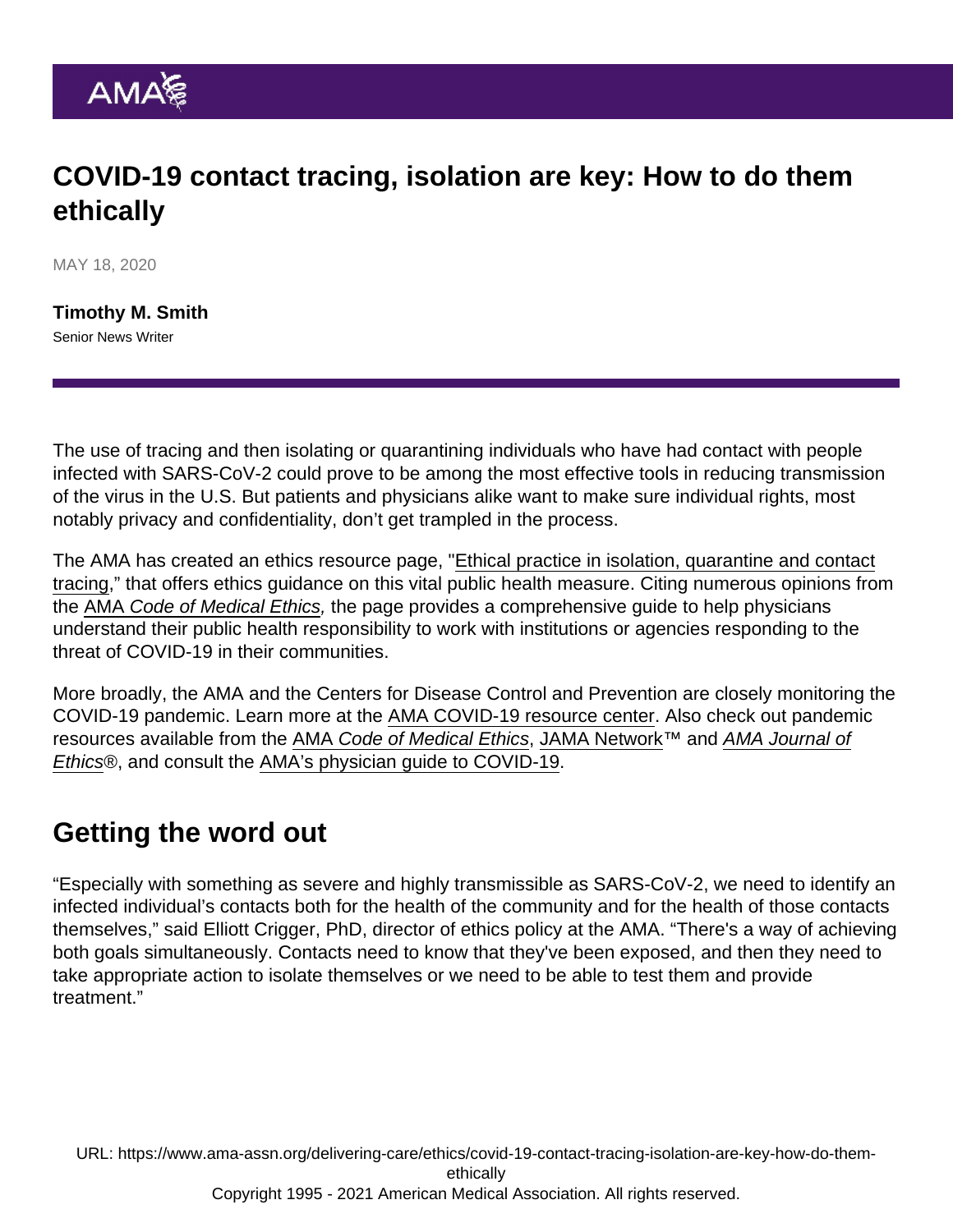Physicians play a crucial role in this process early on. Referring to opinion 8.11, "[Health promotion and](https://www.ama-assn.org/delivering-care/ethics/health-promotion-and-preventive-care) [preventive care](https://www.ama-assn.org/delivering-care/ethics/health-promotion-and-preventive-care)," the resource page quotes the Code as saying that "physicians who work solely or primarily in a public health capacity should uphold accepted standards of medical professionalism by implementing policies that appropriately balance individual liberties with the social goals of public health policies." That includes, the page notes, notifying public health authorities when patterns in patient health may indicate a health risk for others.

Likewise, physicians should educate patients and communities about public health threats, including their potential harm to others and the benefits of quarantine and isolation. Citing opinion 8.4, "[Ethical](https://www.ama-assn.org/delivering-care/ethics/ethical-use-quarantine-isolation) [use of quarantine and isolation](https://www.ama-assn.org/delivering-care/ethics/ethical-use-quarantine-isolation)," the resource page notes that physicians should encourage voluntary adherence and "support mandatory measures when patients fail to adhere voluntarily."

Check out the ethics resource page on [protecting public health and vulnerable populations in a](https://www.ama-assn.org/delivering-care/ethics/protecting-public-health-vulnerable-populations-pandemic) [pandemic](https://www.ama-assn.org/delivering-care/ethics/protecting-public-health-vulnerable-populations-pandemic).

## Respecting privacy, confidentiality

Still, contact tracing "carries implications both for the confidentiality of the patient diagnosed with an infectious disease and the privacy of individuals the patient identifies as contacts," the resource page notes.

Citing opinion 3.2.1, ["Confidentiality,](https://www.ama-assn.org/delivering-care/ethics/confidentiality)" it advises that physicians involved in contact tracing "should, to the greatest extent possible, protect the confidentiality of the patient by restricting disclosure to the minimum necessary information, for example, by not identifying the patient when advising third parties of their exposure."

Patients must be informed of this, though, so physicians should notify them that information about their contacts will be shared with public health authorities for use in contact tracing to limit spread of the disease and potentially treat those who have been exposed, the resource page says. The same Code opinion also notes that there are some circumstances in which physicians may disclose information to appropriate authorities without a patient's explicit consent.

## More help on COVID-19

The AMA ethics resource pages—which now address more than a dozen issues at the heart of the COVID-19 pandemic, including [use of patient registries during public health emergencies,](https://www.ama-assn.org/delivering-care/ethics/use-patient-registries-during-public-health-emergencies) [research](https://www.ama-assn.org/delivering-care/ethics/research-ethics-public-health-crisis) [ethics in a public health crisis a](https://www.ama-assn.org/delivering-care/ethics/research-ethics-public-health-crisis)nd [prioritizing the rest of health care in a public health crisis](https://www.ama-assn.org/delivering-care/ethics/prioritizing-rest-health-care-public-health-crisis)—have been developed based on inquiries from physicians and policymakers.

URL: [https://www.ama-assn.org/delivering-care/ethics/covid-19-contact-tracing-isolation-are-key-how-do-them](https://www.ama-assn.org/delivering-care/ethics/covid-19-contact-tracing-isolation-are-key-how-do-them-ethically)[ethically](https://www.ama-assn.org/delivering-care/ethics/covid-19-contact-tracing-isolation-are-key-how-do-them-ethically) Copyright 1995 - 2021 American Medical Association. All rights reserved.